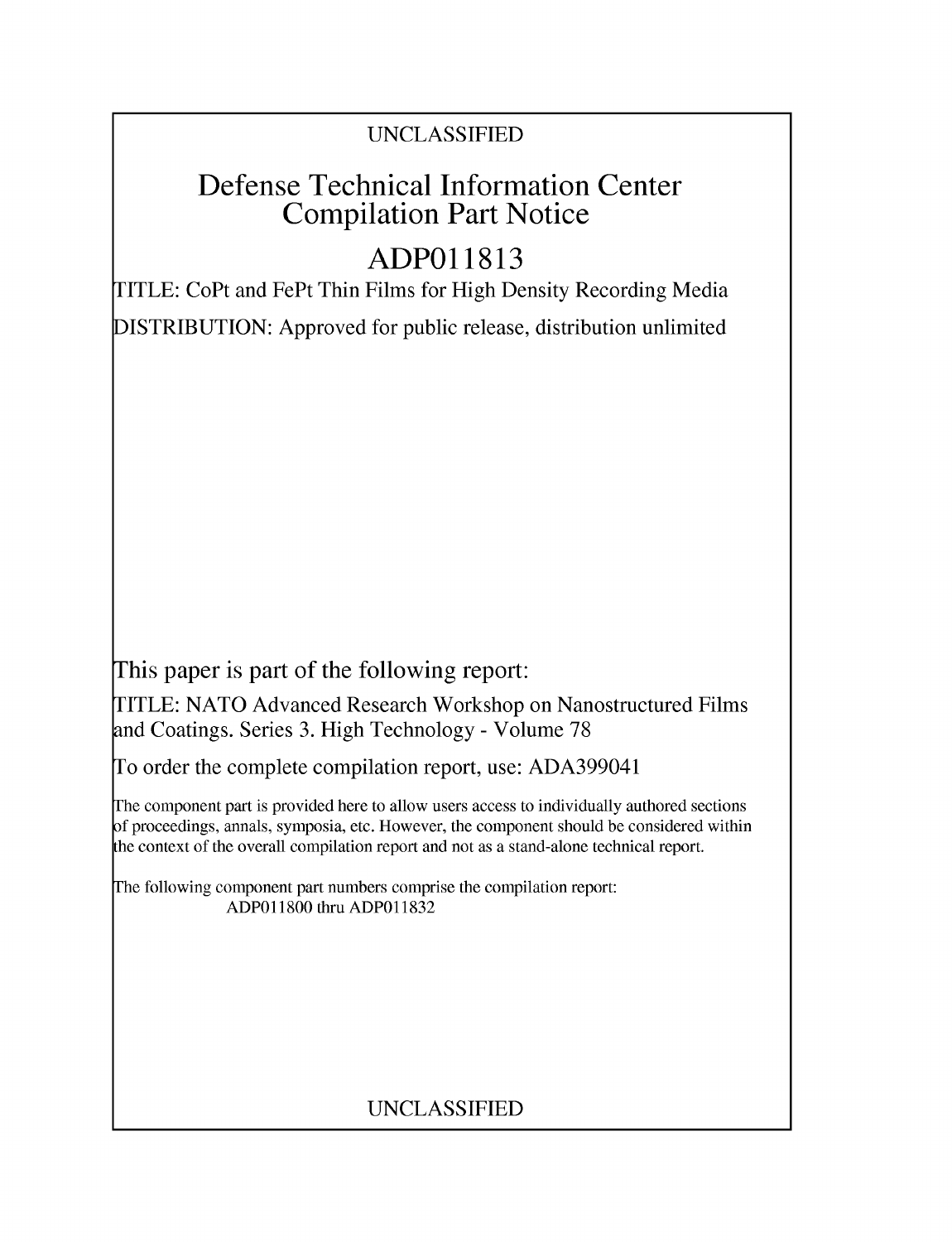#### CoPt **AND** FePt **THIN** FILMS FOR **HIGH DENSITY** RECORDING **MEDIA**

**J. A.** Christodoulides **1,** Y. Zhang **1,** G. C. Hadjipanayis',

I. Panagiotopoulos<sup>2</sup> and D. Niarchos<sup>2</sup>

*<sup>1</sup>Department of Physics & Astronomy, University of Delaware, Newark, DE 19716, USA 2 Institute of Material Research NCSR "Demokritos", Ag. Paraskevi Attiki, 153 10 Greece*

#### Abstract

Granular CoPt/C and FePt/C films, consisting of nanoparticles of the highly anisotropic fct CoPt (FePt) phase embedded in a carbon matrix, were made by co-sputtering from pure  $Co<sub>50</sub>Pt<sub>50</sub>$  (Fe<sub>50</sub>Pt<sub>50</sub>) and C targets using a tandem deposition mode. The as-made films showed a disordered face centered cubic (fcc) structure, which was magnetically soft and had low coercivity. Magnetic hardening occurred after heat treatment at elevated temperatures, which led to increase in coercivity with values up to 15 kOe. The hardening originated from the transformation of the fcc phase to a highly anisotropic face centered tetragonal phase (fct) with anisotropy  $K > 10^7$  erg/cm<sup>3</sup>. Transmission electron microscopy studies showed FePt particles embedded in C matrix with a particle size increasing from below 5 nm in the as-made state to 15 nm in the fully annealed state. These results are very promising and make these materials potential candidates for high-density magnetic recording.

#### **1.** Introduction

FePt and CoPt alloys with compositions close to equiatomic have been studied extensively in the past, as possible candidates for permanent magnets [1], because of the large value of magnetocrystalline anisotropy of the ordered fct phase. This resulted in coercivities greater than 5 kOe. These alloys undergo a phase transformation at 1300'C for FePt and 800'C for CoPt, from a disordered face centered cubic (fcc) phase at higher temperatures to an ordered face centered tetragonal (fct) phase at lower temperatures. Recently these alloys were prepared in the form of thin films receiving considerable attention for magnetic recording and magneto-optical recording applications [2].

Requirements for higher magnetic recording density with low noise impose the need of a material consisting of magnetically isolated grains with size below 10 nm **3.** In such small grain sizes high magnetocrystalline anisotropy is needed to avoid thermal

*G.M. Chow et al. (eds.), Nanostructured Films and Coatings,* 171-176. **©** 2000 *Kluwer Academic Publishers. Printed in the Netherlands.*

171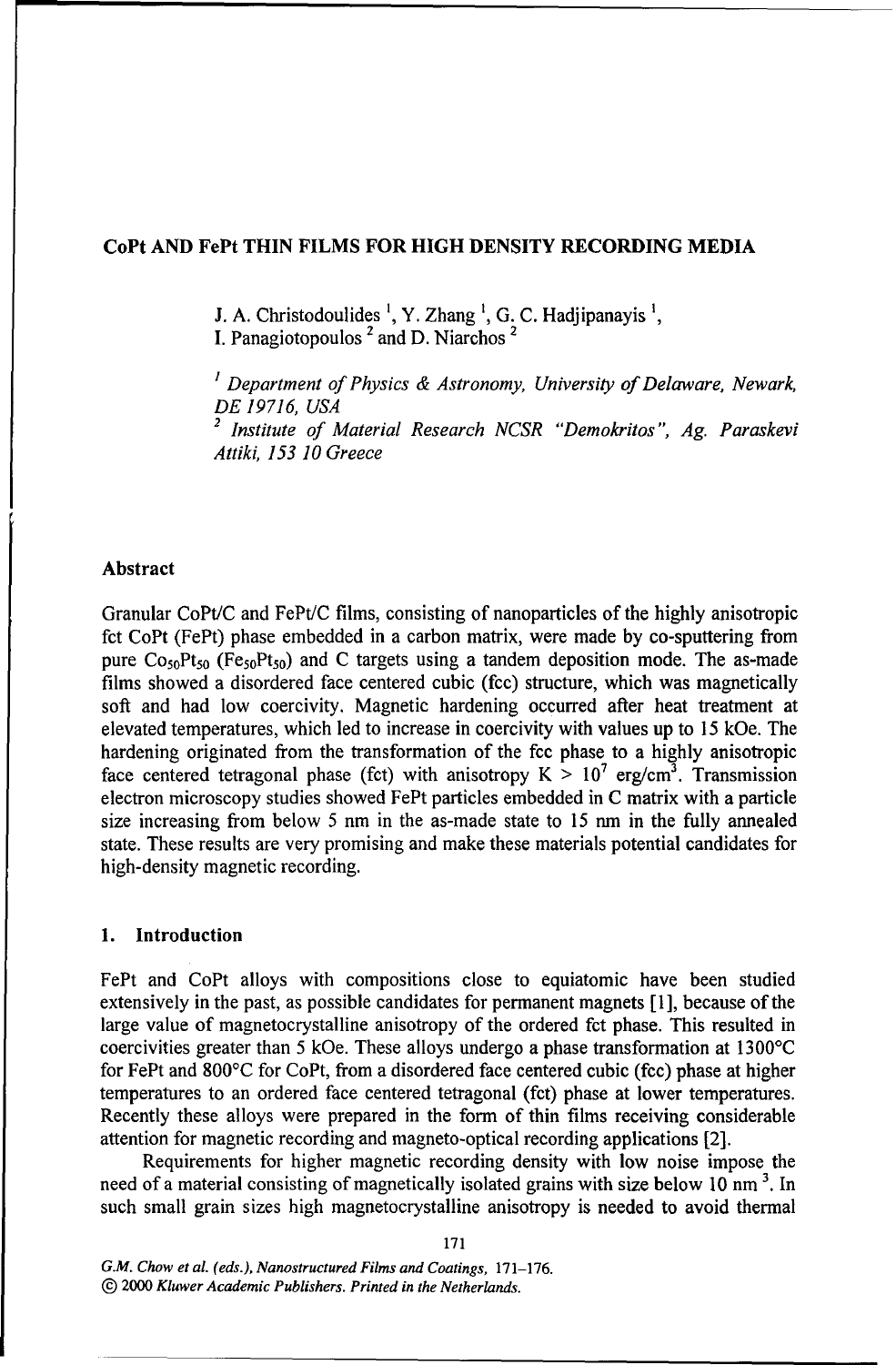#### 172

fluctuations and demagnetizing fields that tend to destabilize the magnetization of the recorded bits [3]. Current studies have been focused on nanocrystalline rare-earth compounds and CoPt and FePt because of their high anisotropy. Granular CoPt/C films consisting of Co-rich hexagonal Co-Pt particles in a C matrix have been reported by Delaunay et al. [4]. However, the films had a low coercivity because of the lower anisotropy of the hexagonal Co-rich phase. We have recently started a program to obtain nanocomposite CoPt/M and FePt/M  $(M = Ag, C)$  films consisting of magnetically hard CoPt (FePt) nanoparticles in a non-magnetic matrix. In this study we prepared nanocomposite CoPt/C and FePt/C films consisting of the highly anisotropic tetragonal phase with coercivities in the range of 2-9 kOe and studied the effects of particle size, temperature and interparticle interactions on the coercivity.

#### 2. Experimental

The granular structure was obtained by first depositing CoPt/C or FePt/C in a multilayer form (consisting of 100 repetitions) and subsequently annealing the samples in the temperature range of  $500$ -900 $^{\circ}$ C. The films were prepared by magnetron sputtering deposition from pure 1.3 inch targets of  $Co<sub>50</sub>Pt<sub>50</sub>$  or  $Fe<sub>50</sub>Pt<sub>50</sub>$  and C. The base pressure of the chamber was  $3 \times 10^{-8}$  Torr and high purity Ar (99.9999%) was used for deposition at ambient temperature with a pressure of 5 mTorr. The substrates used were Si(100), 600  $\mu$ m thick with a naturally grown oxide on the surface. A 150 Å buffer layer of C was used to ensure similarity of growth conditions. The C layers were sputtered using a power of 60 W DC at a rate of 0.3 A/sec. For CoPt and FePt a DC power of about 10 W gave a growth rate of 1.4 A/sec and the resulting stoichiometry of the layers was found to be  $Co_{54}Pt_{46}$  and  $Fe_{49}Pt_{51}$ . The chemical composition of CoPt and FePt as-made films was checked by energy dispersive x-ray analysis. X-ray diffraction (XRD) spectra were collected with a PHILIPS powder diffractometer using  $Cu-K_{\alpha}$  radiation. Magnetic hysteresis loops were measured with an Oxford MagLab VSM and a Quantum Design MPMSR2 SQUID magnetometer. The microstructure was examined with a Philips CM20 and a Jeol JEM-2000 FX TEM transmission electron microscopes (TEM).

All the as-made films were  $\frac{1}{2}$   $2^{2}-1$   $\frac{1}{2}$   $2^{2}$ magnetically soft and became hard between  $600-780$ °C. The  $_{0.8}$ development of hysteresis loops  $\begin{bmatrix} 0.7 \\ 0.8 \\ 0.6 \end{bmatrix}$  **0.7**  $\begin{bmatrix} 0.7 \\ 0.6 \\ 0.6 \end{bmatrix}$ was found to be sensitive to the  $\frac{8}{2}$  os layer thickness. A summary of the  $\begin{bmatrix} 0.5 \\ 0.4 \end{bmatrix}$ hysteresis loop parameters of  $\overline{0.3}$ bilayers thickness, after annealing at different temperatures and times



*Figure 1. Coercivity and reduced remanence as a function of annealing temperature and time.*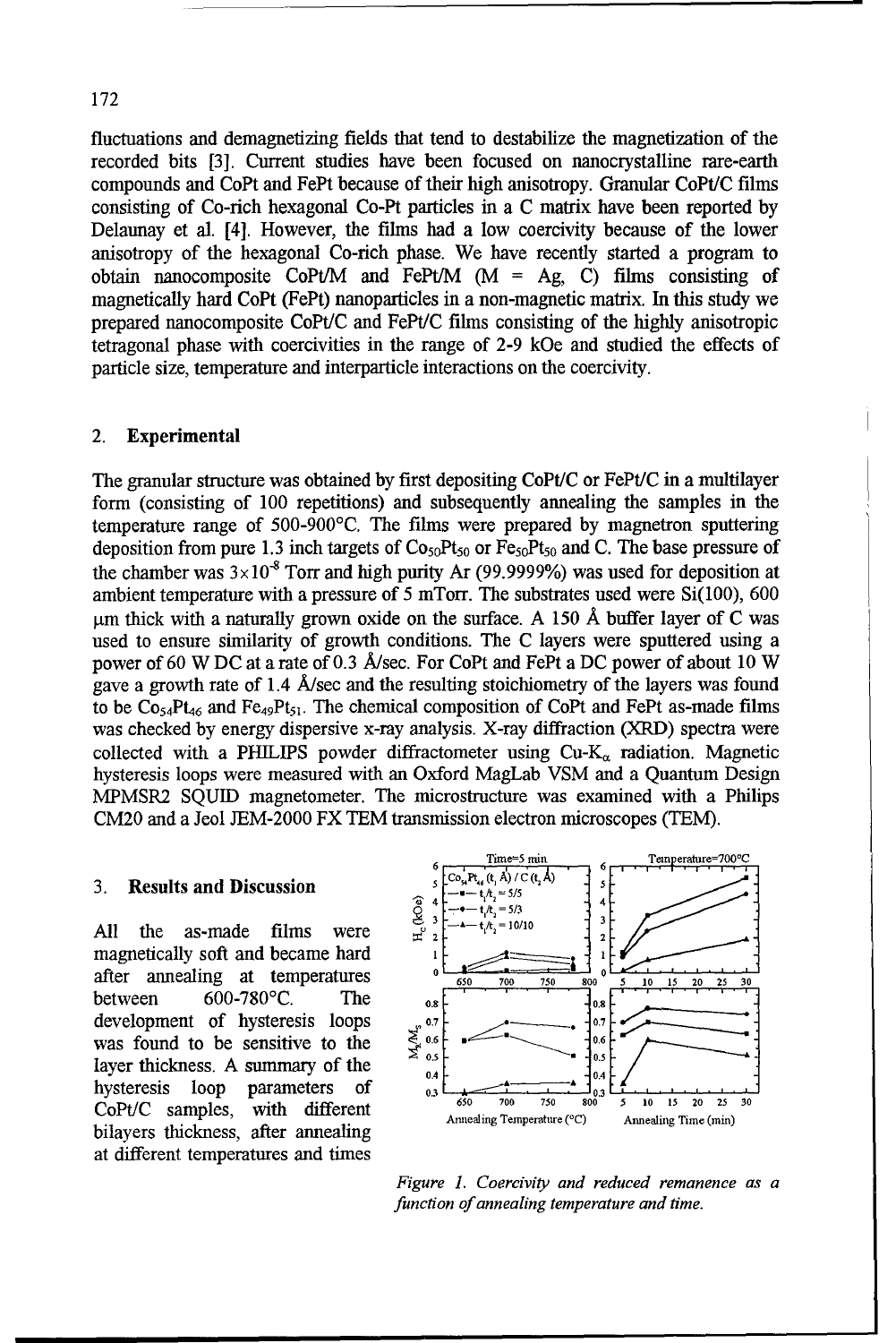is shown in figure 1. Higher reduced  $v = v - t = 5 \text{ min at } 700^{\circ}C$ **remanence**  $(M_r/M_s)$  **reaching a value of**  $\begin{array}{c} \n -4 \rightarrow 19 \text{ mm} \\
 -6 \rightarrow 15 \text{ mm} \\
 \n \end{array}$ 0.78, is obtained for the less C-containing  $C_0, P_1, (5 \lambda) / C(3 \lambda)$  comple whereas  $3 \times 5^5$  $\text{Co}_{54}\text{Pt}_{46}(5\text{\AA})/\text{C}(3\text{\AA})$  sample whereas a  $^{0.5}$ higher coercivity (5.4 kOe) is observed for  $^{0.9}$ the higher C-content  $Co<sub>54</sub>Pt<sub>46</sub>(5Å)/C(5Å).$ The loops were measured with the applied  $\frac{1.0}{1.0}$   $\frac{1.0}{\cos 2\theta}$   $\frac{1.0}{(5 \text{ A})/(C(5 \text{ A}))}$ field in the film plane. Thus the remanence<br>enhancement above the value expected  $\sum_{n=0}^{\infty}$ <br>(0.5) for randomly distributed uniaxial  $\sum_{n=0}^{\infty}$ enhancement above the value expected  $\boldsymbol{\Sigma}^{\text{P}}$  0.0 (0.5) for randomly distributed uniaxial  $\geq 0.5$ single-domain particles [5] must be  $1.0 \leftarrow 1.0 \leftarrow 1.0 \leftarrow 1.0 \leftarrow 1.0 \leftarrow 1.0 \leftarrow 1.0 \leftarrow 1.0 \leftarrow 1.0 \leftarrow 1.0 \leftarrow 1.0 \leftarrow 1.0 \leftarrow 1.0 \leftarrow 1.0 \leftarrow 1.0 \leftarrow 1.0 \leftarrow 1.0 \leftarrow 1.0 \leftarrow 1.0 \leftarrow 1.0 \leftarrow 1.0 \leftarrow 1.0 \leftarrow 1.0 \leftarrow 1.0 \leftarrow 1.0 \leftarrow 1.0 \leftarrow 1.$ attributed to interparticle interaction effects. In figure 2 (a-c) the  $\begin{bmatrix} 0 & 1 \end{bmatrix}$ demagnetization curves for  $Co_{54}Pt_{46}/C$   $\qquad \qquad$ samples annealed at  $700^{\circ}$ C for 5-30 min  $\cdot$ 1.0 with various layer thickness are shown. For  $\frac{15}{10}$   $\frac{1}{10}$   $\frac{5}{5}$   $\frac{0}{5}$   $\frac{5}{10}$ <br>longer annealing times the coercivity longer annealing times the coercivity increases but the M<sub>r</sub>/M<sub>s</sub> ratio decreases and *Figure 2. Demagnetization curves for Co<sub>54</sub>Pt<sub>46</sub>* finally a shoulder in the demagnetization  $\begin{array}{c} \text{Figure 2. Demogeneous curve} \\ \text{(t, A) / C (t, A) samples annealed for 5-30} \end{array}$ curves develops after long annealing times. This shoulder is more pronounced in



*C with different t 1, t2.*

samples with higher Pt content  $(Co_{45}Pt_{55})$  where it develops even for short annealing times. There are several possibilities for this behavior. One of them may be related to the formation of large multidomain particles. The other reasons may be related to the



the hysteresis loops showed a higher  $M_r/M_s$  ratio (0.82).

The development of magnetic hysteresis in annealed samples was closely related to the microstructure, which was obtained by transmission electron microscopy. The evolution of microstructure with aging heat treatment at  $700^{\circ}$ C is shown in figure 4 for the Co<sub>54</sub>Pt<sub>46</sub> (5Å)/C(3Å). The as-deposited films were found to consist of tiny particles (5 mn) with the disordered fcc structure (Fig. 4a). Upon aging, the ordered fct phase is formed and the particle size increases. After 10 minutes at 700'C the electron

formation of fcc CoPt phases, which form FePt thickness is constant at  $d = 5A$  1140 during aging. An indication for the CoPt<sub>3</sub>  $10<sup>1</sup>$   $1<sub>1120</sub>$  phase is the fact that the shoulder is more  $\begin{array}{c}\n\begin{array}{c}\n\text{S}\n\end{array}\n\end{array}\n\begin{array}{c}\n\begin{array}{c}\n\text{S}\n\end{array}\n\end{array}\n\end{array}\n\begin{array}{c}\n\begin{array}{c}\n\text{S}\n\end{array}\n\end{array}\n\end{array}\n\begin{array}{c}\n\begin{array}{c}\n\text{S}\n\end{array}\n\end{array}\n\end{array}\n\begin{array}{c}\n\text{Pronounced in samples with higher Pt} \\
\begin{array}{c}\n\text{S}\n\end{array}\n\end{array}\n\end{array}\n\begin{array}{c}\n\text{S}\$  $\epsilon$ <sup>10 nm</sup>  $\left\{\text{1000} \right\}$  content. Furthermore these Pt-richer samples  $4\frac{1}{4}$   $1080 \frac{1}{5}$  show a greater reversibility in the <sup>7-8 $m$ </sup>  $1040$  expected in nanocomposite magnets where the soft-phase exchange coupled to the 2 **<sup>3</sup>**4 **5 6 7 8 9 10 11** magnetically hard fct-CoPt phase [6]. Figure 3 shows magnetic data on FePt/C samples with different bilayer thickness annealed at Figure 3. Coercivity and magnetization 700°C for 10 minutes where the fct-FePt *saturation as a function of carbon layer* phase was observed. At smaller carbon *thickness.* **thickness** (3Å) the H<sub>c</sub> values were larger and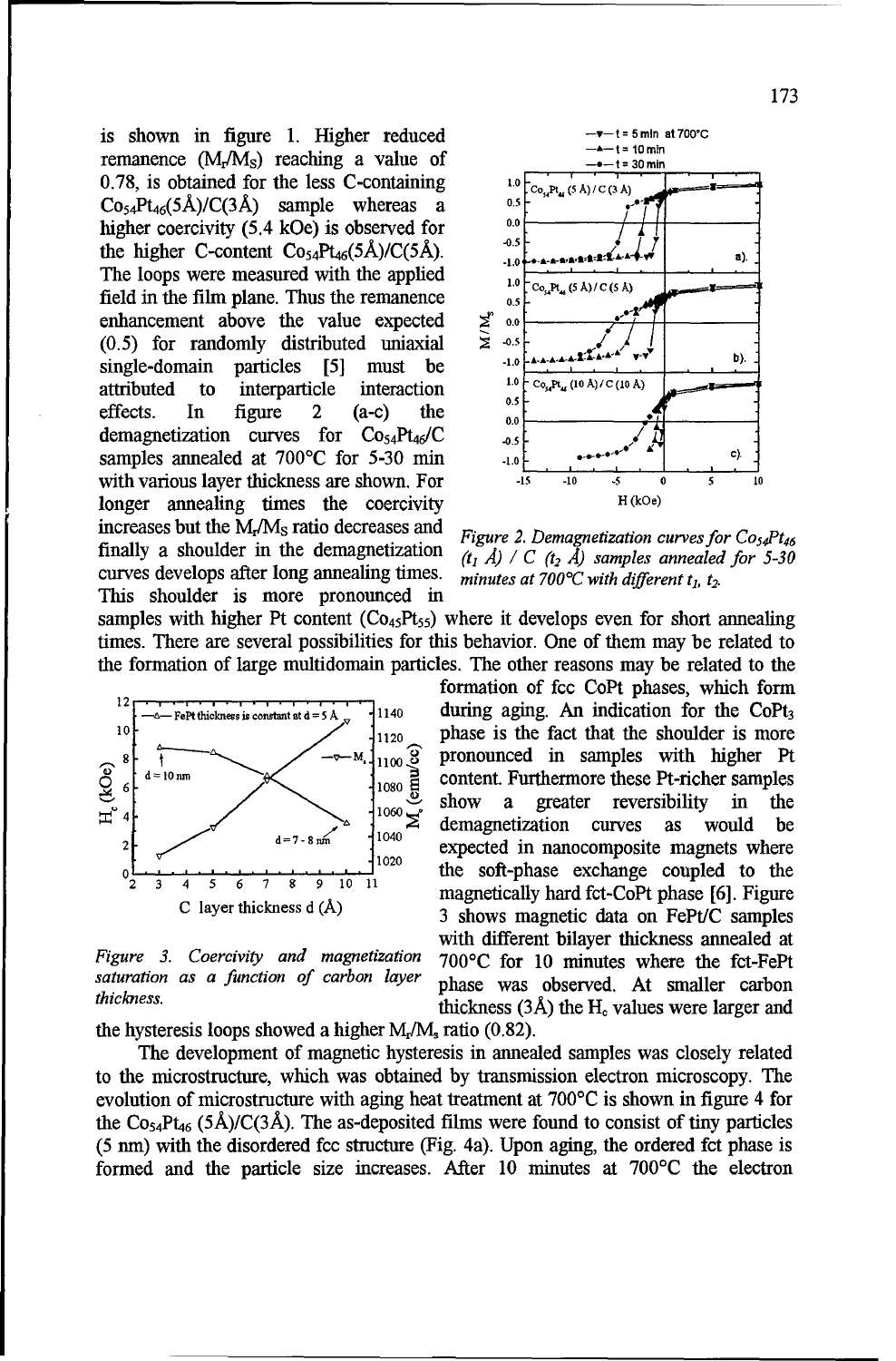

diffraction patterns show clearly the presence of ordered peaks corresponding to fct CoPt and the particles grow bigger  $(7-12 \text{ nm})$  (Fig. 4b). After prolonged heat treatment (60 min) the SAD patterns are more ordered and the particles become larger (8-<br>26 nm) (Fig. 4c). In addition very large (micron size) particles of CoPt are found to coexist with the smaller particles.

An important parameter that is known to determine media noise is the magnetic isolation of **MY** the grains. This parameter can be controlled basically by the amount of carbon in the system, which determines the interparticle separation and therefore the interparticle interactions. 8M plots **[71** have been used to study interaction effects as shown in figure 5. Positive  $\delta M$  ( $\delta M_{\text{nom}} = M_d - 1 + 2M_r$ ) indicates the presence of exchange interactions while negative means dipolar interactions. The optimally  $\frac{100 \text{ m}}{8}$   $\frac{800 \text{ m}}{100 \text{ m}}$  annealed CoPt(5Å)/C(5Å) sample shows, around H<sub>c</sub>, a small amount of positive exchange-type *Figure 4. Evolution of micro-* interactions (Fig.5a) superimposed over a negative stucture of CoPt/C films: (a) as-<br>contribution due to magnetostatic interactions. made, (b). annealed at 700°C for 10 Positive interactions are completely suppressed in *min and (c). annealed at 700°C for* higher C content samples CoPt(5Å)/C(10Å) (Fig.5b) **60** *min.* **where only the negative magnetostatic part remains.** This part of course is difficult to eliminate

completely due to the long-range nature of the dipole interactions. For most of the samples studied the size of the

CoPt particles is well below the single domain size of  $\frac{0.4}{0.3}$ the fct-CoPt phase which is around  $0.6 \mu m$ , so  $^{0.3}_{0.2}$ magnetization reversal should be based on a coherent  $\frac{1}{0.1}$ rotation mechanism. For coherent rotation in a  $\geq 0.000$ random distribution of non-interacting particles with **.0.1**  uniaxial anisotropy K the coercivity is given by  $H<sub>e</sub> = -0.2$ 0.96K/M<sub>s</sub> [9]. This would lead to an  $\overline{H}_c \sim 59$  kOe if  $\overline{H}_c$  the hulk volve of  $K = 4.0 \cdot 10^7$  exclored is used. The 0.00 the bulk value of  $K \sim 4.9 \cdot 10^7$  erg/cm<sup>3</sup> is used. The values of the measured coercivity are smaller by one **-0.05** order of magnitude. This large discrepancy may be  $-0.10$ due to several factors. One could attribute this to the  $\overrightarrow{a}$  .0.15 size dependence of coercivity, which for an assembly  $\qquad_{0.20}$ of randomly orientated non-interacting particles will **.** be [10] proportional to  $1-(V_p/V)^{2/3}$  where  $V_p$  is the **0 5** 10 **15** 20 25 critical volume for superparamagnetism, estimated H (kOe) by KV<sub>P</sub> = 25kT. Our TEM studies show that particle *Figure 5.*  $\delta M$  *plots for (a) Co<sub>45</sub>Pt<sub>55</sub> size is in the range 7-26 nm that would account only <i>(5 Å) / C (5 Å) and (b) Co<sub>45</sub>Pt<sub>55</sub>(5* for a reduction of coercivity for a reduction of coercivity around 20%. Another

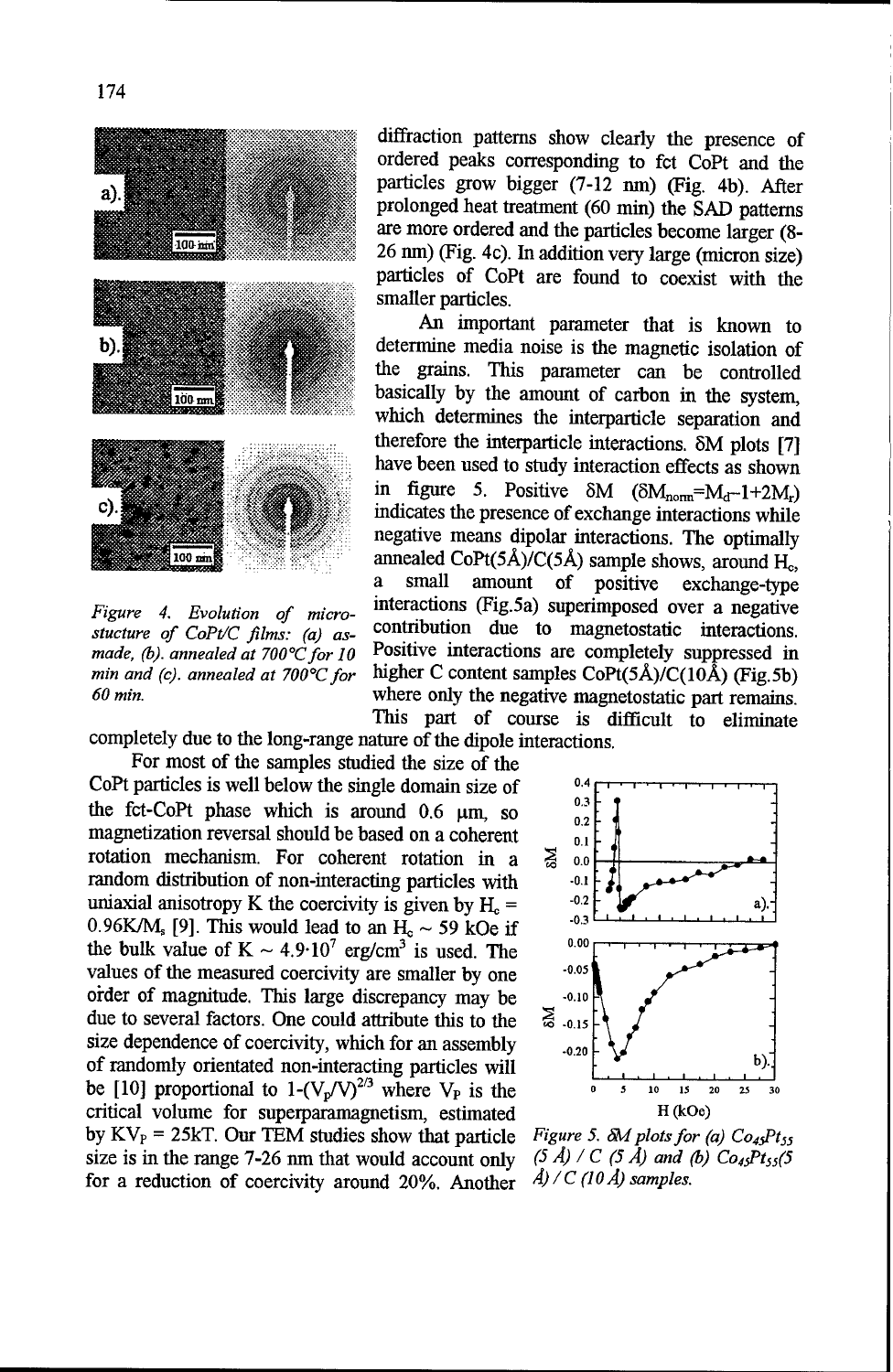possibility for the explanation of this discrepancy is the consideration of the interaction effects, which are expected to lead to remanence enhancement accompanied by reduction of the coercivity [11]. However, for interactions large enough to give  $M_r/M_s =$ 0.78 the expected reduction of coercivity is around 10% [12]. Therefore, inetraction effects may lead to some coercivty reduction in the samples where the grains are not magnetically isolated but cannot explain the large difference that is observed even in samples with isolated grains. This difference must be attributed mainly to the fact that for the relatively short annealing times, which are used to optimize the microstructure, the ordering of the fct phase is not complete. The splitting of the (002)-(200) reflections in the XRD patterns corresponds to a ratio  $c/a = 0.99$  compared to the bulk value of  $c/a$ **=** 0.97. Because of this the anisotropy is expected to be lower than that of the bulk value.

### 4. Conclusions

In summary, we were very successful in fabricating high coercivity CoPt/C and FePt/C granular films consisting of highly anisotropic ordered fct CoPt or FePt nanoparticles embedded in an amorphous C matrix. The particle size and isolation and therefore the coercivity of the films can be varied by controlling the layer thickness and the aging heat treatment conditions. The results of this study are very promising and make these materials attractive as candidates for magnetic recording.

#### 5. Acknoledgments

This work has been supported by NSF-DMR 9307676.

#### 6. References

- 1. Darling, S. (1963), Platinum Met. Rev. 7, 96; Gebhardt, E. and K6ster, W. (1940), Z. Metallkunde 32, 253.
- 2. Yanagisawa, M. Yamaguchi, N. and Suganuma, Y. (1983), IEEE Trans. Mag. **19,** 1638.
- 3. Tsang, C. Chen, M. M. and Yogi, T. (1993), *Gigabit-Density Magnetic Recording,* Proc. IEEE 81, 1344.
- 4. Delaunay, J. Hayashi, T. Tomita, M. Hirono, S. and Umemura, S. (1997), *CoPt/C Nanogranular Magnetic Thin Films,* Appl. Phys. Lett. 71, 3427.
- 5. Stoner, E. C. and Wohlfarth, E. P. (1948), *A Mechanism of Magnetic Hysteresis in Heterogeneous Alloys,* Philo Trans, R. Soc. 240A, 599.
- 6. Panagiotopoulos, I. Withanawasam, L. and Hadjipanayis, G. (1996), *Exchange Spring Behavior in Nanocomposites Hard Magnetic Materials,* J. Magn. Magn. Mat. 152, 353.
- 7. Henkel, **0.** (1974), Phys. Stat. Sol. 7, 919.
- 8. Joffe, I. (1969), J. Phys. C 2, 1537.